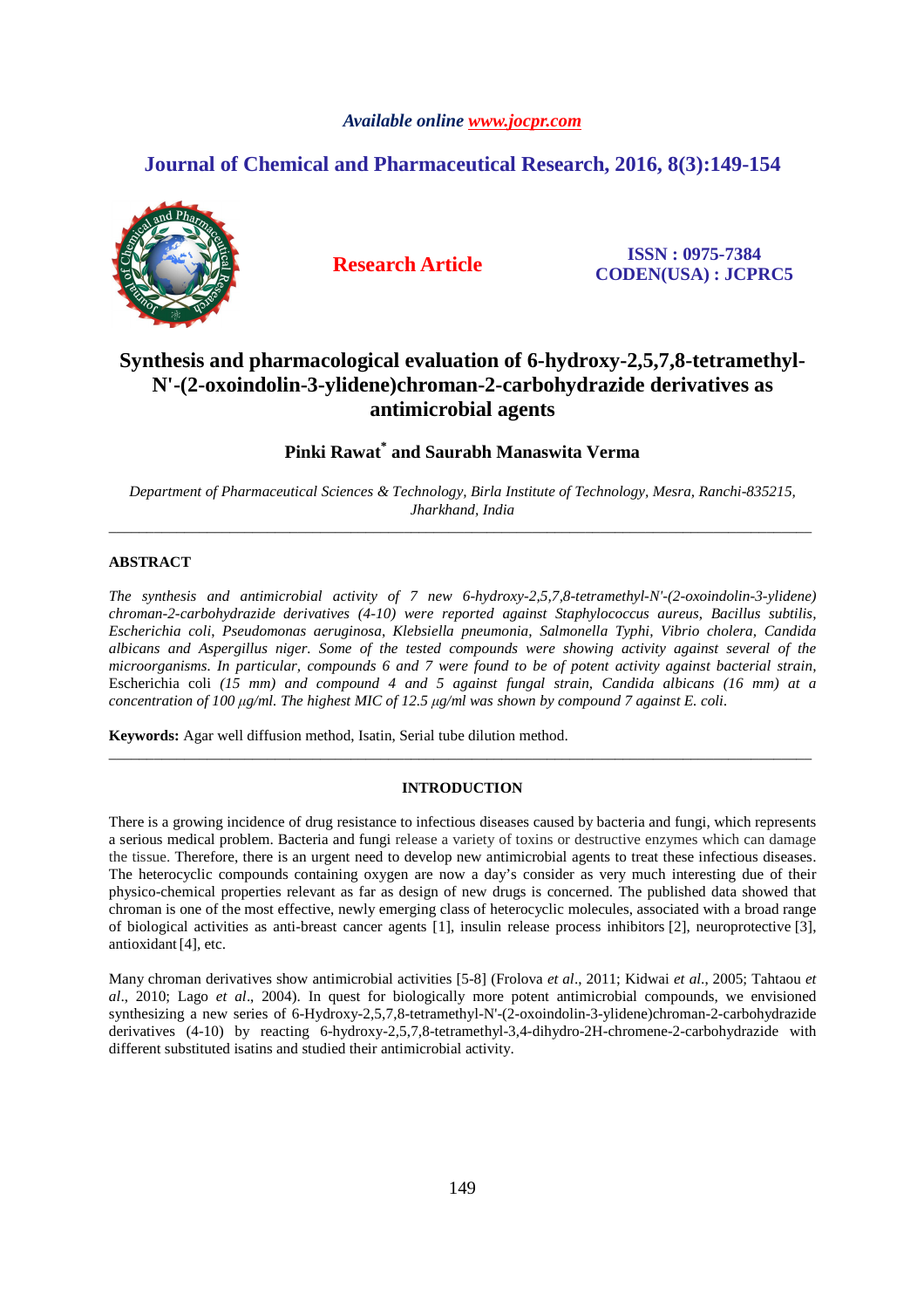### **EXPERIMENTAL SECTION**

\_\_\_\_\_\_\_\_\_\_\_\_\_\_\_\_\_\_\_\_\_\_\_\_\_\_\_\_\_\_\_\_\_\_\_\_\_\_\_\_\_\_\_\_\_\_\_\_\_\_\_\_\_\_\_\_\_\_\_\_\_\_\_\_\_\_\_\_\_\_\_\_\_\_\_\_\_\_

All commercial chemicals were purchased from Sigma-Aldrich and Spectrochem. Thin layer chromatography was performed on E Merck silica gel GF-254 precoated plates (Merck, Darmstadt, Germany) and the identification was done with UV light and spraying with charring solution followed by heating. Melting points were determined in open glass capillaries and are uncorrected. NMR spectra were recorded on JEOL ECX-500 spectrometer in DMSO $d_6$  and CDCl<sub>3</sub> at 400 and 500 MHz for <sup>1</sup>H NMR. The chemical shifts were recorded in ( $\delta$ ,ppm) relative to TMS as an internal standard. The mass spectra were recorded with a Waters-Q-Tof Premier-HAB213 spectrometer and Microscopic II triple Quadrupole mass spectrometer using EI and the *m/z* values are indicated in Dalton. The IR spectra (KBr) were recorded on a Bruker FT/IR Vector 22 spectrophotometer.

**Synthesis of 6-Hydroxy-2,5,7,8-tetramethyl-chroman-2-carboxylic acid methyl ester (Trolox, 1):** A 100 ml three-neck flask was equipped with heating mantle, reflux condenser, and stirrer and charged with 15.9 ml (0.150 mol) of methyl methacrylate, 0.9 g (30 mmol) of paraformaldehyde, 0.48 g (3.6 mmol) of dibutylamine and 4.5 ml of acetic acid. This mixture was stirred at room temperature and 4.56 g (30 mmol) of trimethylhydroquinone were added. This mixture was stirred under reflux for 20 h. The resulting dark mixture (solid was present) was cooled to  $0-5^{\circ}$ C and filtered (methanol wash) to give 3.07 g (39% yield) light tan solid. This material was recrystallized from methanol [the hot solution being filtered to remove traces of insoluble poly(methyl methactylate)] gave white prisms.

**Synthesis of 6-Substituted-2,5,7,8-tetramethyl-3,4-dihydro-2H-chromene-2-carbohydrazide (2):** Compound 1 (1 mmol) and 80% hydrazine hydrate (5 mmol) in 10 ml ethanol were refluxed at 80 $\rm{^{0}C}$  for 10 h. While the reaction completed, the ethanol was evaporated. The separated solid was filtered, washed with water and dried to obtain slight white solid. Yeild:  $60\%$ ; <sup>1</sup>HNMR (500MHz, DMSO-d<sup>6</sup>, ppm): 8.47 (s,1H,OH), 7.43 (s,1H,-NH), 4.19 (s,2H,NH2), 2.52-2.49 (m,1H), 2.40-2.37 (m,1H), 2.20-2.15 (m,1H), 2.04 (s,3H), 2.02 (s,3H), 1.94 (s,3H), 1.68-1.63  $(m,1H), 1.35$  (s, 3H).

**General procedure for the synthesis of 6-Hydroxy-2,5,7,8-tetramethyl-N'-(2-oxoindolin-3-ylidene)chroman-2 carbohydrazide derivatives (4-10):** The compounds were prepared through condensation reaction between **2** (1 mmol) and **3** (1 mmol) in 10 ml acetic acid under reflux at 120˚C for 4-6 h. Then 20 ml distilled water was added into the reaction media. The compounds were filtered and recrystallized in ethanol.

**6-hydroxy-2,5,7,8-tetramethyl-N'-(2-oxoindolin-3-ylidene)-3,4-dihydro-2H-chromene-2-carbohydrazide (4):**  Yield: Yellow solid (74%); MP: 240°C; IR (KBr, v, cm<sup>-1</sup>): 3426 (NH), 3227 (OH), 1694 (CO); <sup>1</sup>H NMR (500MHz, DMSO-d<sup>6</sup>, ppm): 11.28 (s,1H,-NH), 7.54 (s,1H,OH), 7.51-7.49 (d,1H), 7.42-7.38 (t,1H), 7.10-7.05 (m,2H), 3.33-3.27 (m,1H), 2.59-2.54 (m,1H), 2.28-2.25 (m,1H), 2.21 (s,3H), 2.05 (s,3H), 1.96 (s,3H), 1.86-1.81 (m,1H), 1.47  $(s,3H)$ ; HR-MS: 394.1700  $(M+H)^{+}$ , calcd. 394.1766.

### **6-hydroxy-2,5,7,8-tetramethyl-N'-(1-methyl-2-oxoindolin-3-ylidene)-3,4-dihydro-2H-chromene-2-**

**carbohydrazide (5):** Yield: Yellow solid (72%), MP: 237˚C; IR (KBr, ν, cm-1): 3406 (NH), 3261 (OH), 1683 (CO); <sup>1</sup>H NMR (500MHz, DMSO-d<sup>6</sup>, ppm): 7.54 (s,1H,OH), 7.51-7.49 (d,1H), 7.42-7.38 (t,1H), 7.10-7.05 (m,2H), 3.33-3.27 (m,1H), 3.13 (s,3H), 2.59-2.54 (m,1H), 2.28-2.25 (m,1H), 2.21 (s,3H), 2.05 (s,3H), 1.96 (s,3H), 1.86-1.81  $(m, 1H)$ , 1.47 (s, 3H); HR-MS: 408.1926  $(M+H)^{+}$ , calcd. 408.4702.

#### **N'-(5-chloro-2-oxoindolin-3-ylidene)-6-hydroxy-2,5,7,8-tetramethyl-3,4-dihydro-2H-chromene-2-**

**carbohydrazide (6):** Yield: Light Yellow solid (87%), MP: 255˚C; IR (KBr, ν, cm-1): 3598 (NH), 3151 (OH), 1680 (CO); <sup>I</sup>H NMR (500MHz, DMSO-d<sup>6</sup>, ppm): 11.28 (s,1H,-NH), 7.53 (s,1H,OH), 7.45-7.44 (d,1H), 7.36-7.34 (dd,1H), 6.88-6.87 (d,1H), 3.43-3.37 (m,1H), 2.60-2.54 (m,1H), 2.29-2.24 (m,1H), 2.17 (s,3H), 2.03 (s,3H), 1.96 (s,3H), 1.86-1.80 (m,1H), 1.47 (s,3H); HR-MS: 450.1377 (M+H)<sup>+</sup> , calcd. 450.1196.

# **N'-(5-bromo-2-oxoindolin-3-ylidene)-6-hydroxy-2,5,7,8-tetramethyl-3,4-dihydro-2H-chromene-2-**

**carbohydrazide (7):** Yield: Yellow solid (56%), MP: 260˚C; IR (KBr, ν, cm-1): 3594 (NH), 3149 (OH), 1680 (CO); <sup>1</sup>H NMR (500MHz, DMSO-d<sup>6</sup>, ppm): 11.29 (s,1H,-NH), 7.55 (s,1H,OH), 7.53 (s,1H), 7.48-7.47 (d,1H), 6.83-6.82 (d,1H), 3.43-3.37 (m,1H), 2.60-2.54 (m,1H), 2.29-2.24 (m,1H), 2.17 (s,3H), 2.03 (s,3H), 1.96 (s,3H), 1.86-1.80  $(m, 1H)$ , 1.47 (s, 3H); HR-MS: 494.0690  $(M+Na)^+$ , calcd. 494.0691.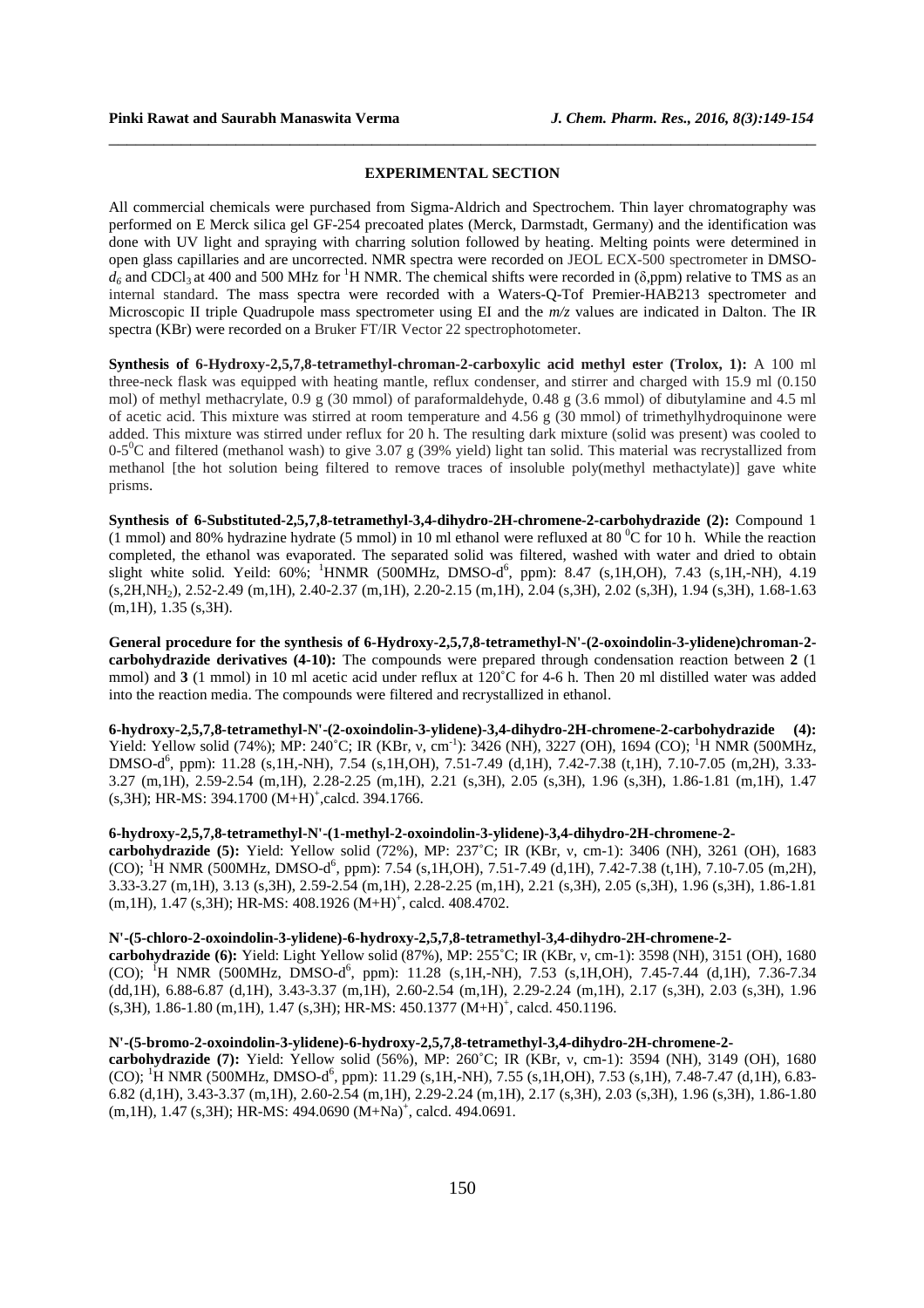#### **N'-(6-chloro-2-oxoindolin-3-ylidene)-6-hydroxy-2,5,7,8-tetramethyl-3,4-dihydro-2H-chromene-2-**

**carbohydrazide (8):** Yield: Yellow solid (57%), MP: 290˚C; IR (KBr, ν, cm-1): 3443 (NH), 3141 (OH), 1678 (CO); <sup>1</sup>H NMR (500MHz, DMSO-d<sup>6</sup>, ppm): 11.20 (s,1H,-NH), 7.54 (s,1H,OH), 7.30-7.28 (dd,1H), 7.18-7.14 (m,1H), 6.87-6.85 (dd,1H), 3.30-3.28 (m,1H), 2.60-2.54 (m,1H), 2.29-2.24 (m,1H), 2.17 (s,3H), 2.03 (s,3H), 1.96 (s,3H), 1.85-1.80 (m,1H), 1.47 (s,3H); HR-MS: 428.1372 (M+H)<sup>+</sup> , calcd. 428.1377.

\_\_\_\_\_\_\_\_\_\_\_\_\_\_\_\_\_\_\_\_\_\_\_\_\_\_\_\_\_\_\_\_\_\_\_\_\_\_\_\_\_\_\_\_\_\_\_\_\_\_\_\_\_\_\_\_\_\_\_\_\_\_\_\_\_\_\_\_\_\_\_\_\_\_\_\_\_\_

### **N'-(5-fluoro-2-oxoindolin-3-ylidene)-6-hydroxy-2,5,7,8-tetramethyl-3,4-dihydro-2H-chromene-2-**

**carbohydrazide (9):** Yield: Yellow solid (51%),MP: 290˚C; IR (KBr, ν, cm-1): 3566 (NH), 3206 (OH), 1686 (CO); <sup>1</sup>H NMR (500MHz, DMSO-d<sup>6</sup>, ppm): 11.18 (s,1H,-NH), 7.52 (s,1H,OH), 7.30-7.28 (dd,1H), 7.18-7.14 (m,1H), 6.87-6.85 (dd,1H), 2.59-2.54 (m,1H), 2.50-2.42 (m,1H), 2.29-2.24 (m,1H), 2.18 (s,3H), 2.04 (s,3H), 1.96 (s,3H), 1.86-1.80 (m, 1H), 1.47 (s, 3H); HR-MS: 412.1681 (M+H)<sup>+</sup>, calcd. 412.1672.

# **N'-(6-chloro-1-methyl-2-oxoindolin-3-ylidene)-6-hydroxy-2,5,7,8-tetramethyl-3,4-dihydro-2H-chromene-2-**

carbohydrazide (10): Yield: Yellow solid (59%), MP: 257°C; <sup>1</sup>H NMR (500MHz, DMSO-d<sup>6</sup>, ppm): 7.54 (s,1H,OH), 7.474-7.471 (d,1H), 7.46-7.44 (dd,1H), 7.11-7.10 (d,1H), 3.33-3.27 (m,1H), 3.12 (s,3H), 2.60-2.54 (m,1H), 2.29-2.24 (m,1H), 2.20 (s,3H), 2.04 (s,3H), 1.96 (s,3H), 1.87-1.81 (m,1H), 1.47 (s,3H); HR-MS: 442.1537  $(M+H)^{+}$ , calcd. 442.1530.

### **Antimicrobial Activity**

For the determination of antimicrobial activities Agar-well diffusion and Serial tube dilution methods were employed for the synthesized compounds [11].

# **Test microorganisms**

All the tested bacterial strains (*Escherichia coli* MTCC 118*, Salmonella Typhi* MTCC 3216*, Bacillus subtilis* MTCC 3053*, Klebsiella pneumonia* MTCC 4031*, Pseudomonas aeruginosa* MTCC 4673*, Staphylococcus aureus* MTCC 3160 *and Vibrio cholera* MTCC 3906) and fungal strains (*Candida albicans* MTCC 227 and *Aspergillus niger* MTCC 281) used in this study were obtained from the Department of Microbiology, Birla Institute of Technology, Mesra, Ranchi, India. Muller-Hinton Agar (MHA) and Sabouraud's Dextrose Agar (SDA) media were used for bacteria and fungi, respectively. Freshly prepared media were sterilized by autoclaving at 15 lb/psi pressure for 15 minutes. Bacterial and fungal cultures of test organisms were maintained at refrigerated conditions on Nutrient agar slants.

# **Antibacterial and antifungal screening by Agar well diffusion method**

Seven compounds (4-10) were tested for *in vitro* antimicrobial activity. The synthesized compounds and standard drugs (Azithromycin and fluconazole) were dissolved in DMSO and were tested for antimicrobial activity at varying level of concentrations of 50 µg/ml and 100 µg/ml. Approximately 30 ml of agar media was poured into sterile Petri plates and transferred 0.5 ml of test microorganisms. The plates were allowed to dry. Wells were bored into the plates with a sterile cork borer (5.0 mm diameter). Each well received 0.l ml of the test compound and standard drug in the concentrations of 50  $\mu$ g/ml and 100  $\mu$ g/ml. These plates were then incubated at 37°C for 24 h for bacterial strains and 48 h for fungal strains. After incubation, the resulting inhibition zone (IZ) was recorded. DMSO was used as a negative control and showed no antimicrobial activity.

### **Antibacterial and antifungal screening by Serial tube dilution method**

The compounds which were found active in above antimicrobial screening by Agar well diffusion method, were again diluted to obtain 100, 50, 25, 12.5, 6, 25, and 3.125 µg /ml concentrations. DMSO was used as a vehicle to obtain the desired concentration of synthesized compounds and standard drugs. Approximately 10 ml of nutrient broth was poured into sterile test tubes and transferred 0.5 ml of test microorganisms. The tubes were then put for incubation at 37˚C for 24 h for bacterial strains and 48 h for fungal strains. The highest dilution (lowest concentration) preventing the appearance of turbidity was considered as MIC ( $\mu$ g/ml).

# **RESULTS AND DISCUSSION**

#### **Chemistry**

6-Hydroxy-2,5,7,8-tetramethyl-N'-(2-oxoindolin-3-ylidene)chroman-2-carbohydrazide derivatives (4-10) described in this study were prepared as depicted in Scheme 1. Trolox (1) was prepared by the reaction of methyl methacrylate, paraformaldehyde and dibutylamine in acetic acid [9]. The esteric carboxylate group of trolox undergo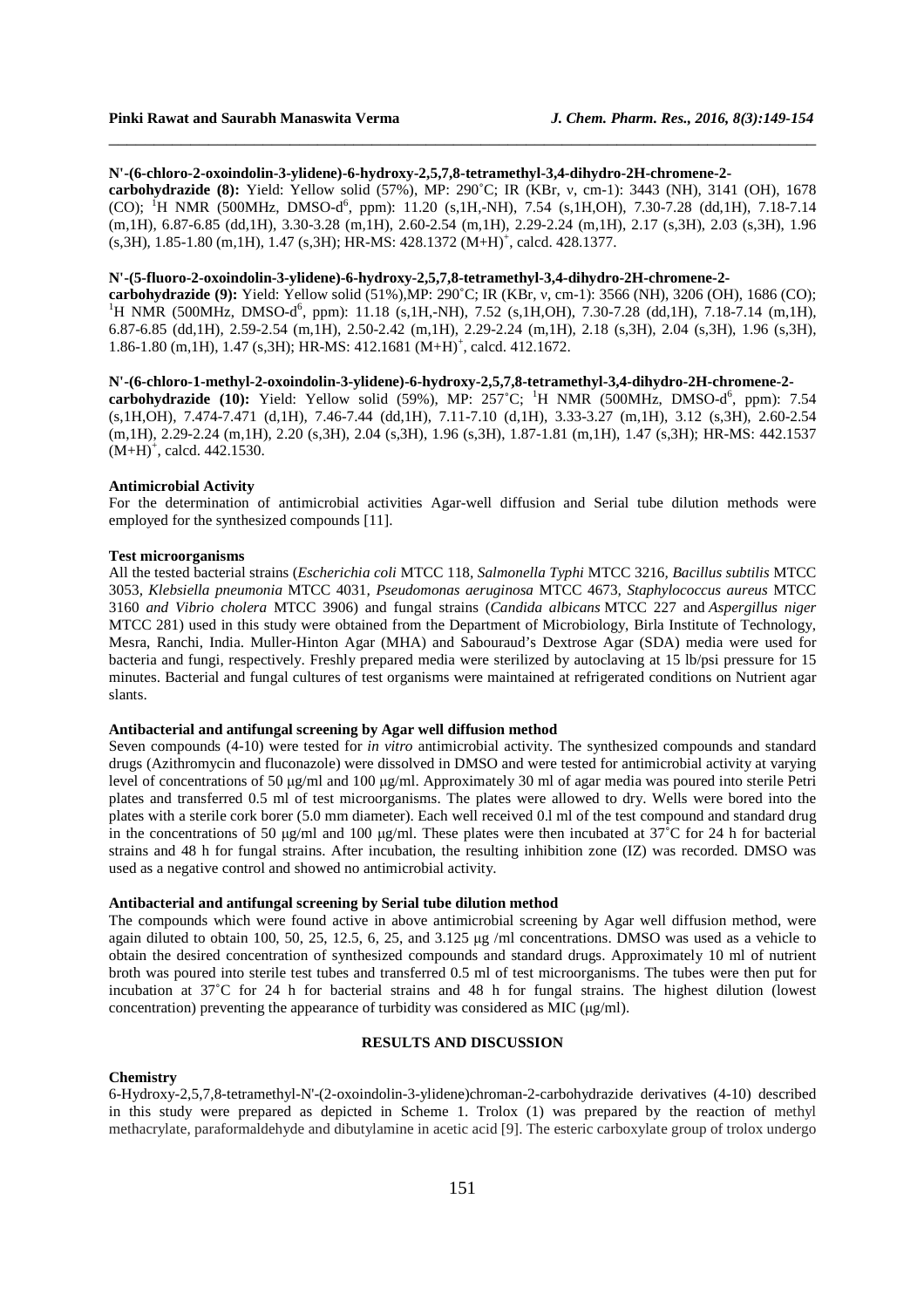nucleophilic attack by hydrazine molecule resulting in 6-hydroxy-2,5,7,8-tetramethyl-3,4-dihydro-2H-chromene-2 carbohydrazide (2) [10]. The condensation between compound 2 and different substituted isatins resulted in target compounds (4-10). The properties of these newly synthesized compounds (4-10) were shown in Table 1.

\_\_\_\_\_\_\_\_\_\_\_\_\_\_\_\_\_\_\_\_\_\_\_\_\_\_\_\_\_\_\_\_\_\_\_\_\_\_\_\_\_\_\_\_\_\_\_\_\_\_\_\_\_\_\_\_\_\_\_\_\_\_\_\_\_\_\_\_\_\_\_\_\_\_\_\_\_\_

The synthesized compounds were characterized by FT-IR, <sup>1</sup>H-NMR, Mass spectroscopy and melting point analysis. Compounds (4-10) were confirmed by its IR spectrum which showed the presence of characteristic strong absorption band at 1678-1694 of carbonyl group (-CO, strech) and a broad absorption band at 3141-3261 of hydroxy group (-OH, strech). In <sup>1</sup>H NMR, the amide group (-CONH<sub>2</sub>) was observed as a singlet at  $\delta$  11.18-11.29 ppm. The presence of a hydroxy group (-OH) was confirmed by the sharp singlet at  $\delta$  7.53-7.55 ppm. The mass spectra showed  $(M+H)^+$  and  $(M+Na^+)^+$  (m/z) peaks respectively confirming their purity and molecular weight. The  $R_f$  value of all synthesized compounds was calculated in ethyl acetate (EtOAc) and hexane (40:60) and ranges between 0.4- 0.7. The analytical data were fully consistent with the proposed structures.



Scheme 1. Synthetic pathway for compounds 4-10. (a) NH<sub>2</sub>NH<sub>2</sub>.H<sub>2</sub>O, C<sub>2</sub>H<sub>3</sub>OH, reflux, 10 hrs (b) C<sub>2</sub>H<sub>3</sub>OH, CH<sub>3</sub>COOH, reflux, 4-6 hrs

| Compd                                                  | $\mathbf{R}^1$ | $\mathbf{R}^2$  | Time (hrs) | Yield $(\%)^*$ | MP('C) | Mol. formula           | Mol. weight | Rf  |  |  |  |
|--------------------------------------------------------|----------------|-----------------|------------|----------------|--------|------------------------|-------------|-----|--|--|--|
| 4                                                      | н              | н               |            | 74             | 240    | $C_{22}H_{23}N_3O_4$   | 393.44      | 0.7 |  |  |  |
| 5                                                      | н              | CH3             | 6          | 72             | 237    | $C_{23}H_{25}N_3O_4$   | 407.46      | 0.7 |  |  |  |
| 6                                                      | 5-Cl           | H               | 6          | 87             | 255    | $C_{22}H_{22}N_3O_4Cl$ | 427.88      | 0.6 |  |  |  |
|                                                        | $5-Br$         | Н               | 6          | 56             | 260    | $C_{22}H_{22}N_3O_4Br$ | 472.33      | 0.4 |  |  |  |
| 8                                                      | 6-CI           | H               |            | 57             | 290    | $C_{22}H_{22}N_3O_4Cl$ | 427.88      | 0.5 |  |  |  |
| Q                                                      | $5-F$          | Н               |            | 51             | 290    | $C_{22}H_{22}N_3O_4F$  | 411.43      | 0.4 |  |  |  |
| 10                                                     | 5-Cl           | CH <sub>3</sub> |            | 59             | 257    | $C_{23}H_{24}N_3O_4Cl$ | 441.91      | 0.5 |  |  |  |
| Yield refers to pure products after recrystallization. |                |                 |            |                |        |                        |             |     |  |  |  |

**Table 1. Some properties of the compounds (4-10)** 

#### **Antimicrobial Activity**

All synthesized compounds were preliminary evaluated for their *in vitro* antimicrobial activity by the Agar well diffusion and serial tube dilution method [11]. Antimicrobial activity was measured against tested microorganisms (*Escherichia coli* MTCC 118*, Salmonella Typhi* MTCC 3216*, Bacillus subtilis* MTCC 3053*, Klebsiella pneumonia*  MTCC 4031*, Pseudomonas aeruginosa* MTCC 4673*, Staphylococcus aureus* MTCC 3160*, Vibrio cholera* MTCC 3906, *Candida albicans* MTCC 227 and *Aspergillus niger* MTCC 281). Standard antibacterial drug, azithromycin and antifungal drug, fluconazole were used to compare the antibacterial and antifungal activities shown by tested compounds. Screening results are summarized in Table 2 and Table 3.

The zone of inhibition (ZI) was measured at 50 µg/ml and 100 µg/ml concentrations against above said microorganisms. The protocols were summarized in Table 2. All compounds showed antibacterial activity against the growth of tested Gram-positive and Gram-negative bacterial strains with the diameters of zone inhibition ranging between 2 to 15 mm and five compounds (4, 5, 6, 7, 10) showed antifungal activity against *C. albicans* with the diameters of zone inhibition ranging between 9 to 16 mm. None of the screened compound showed significant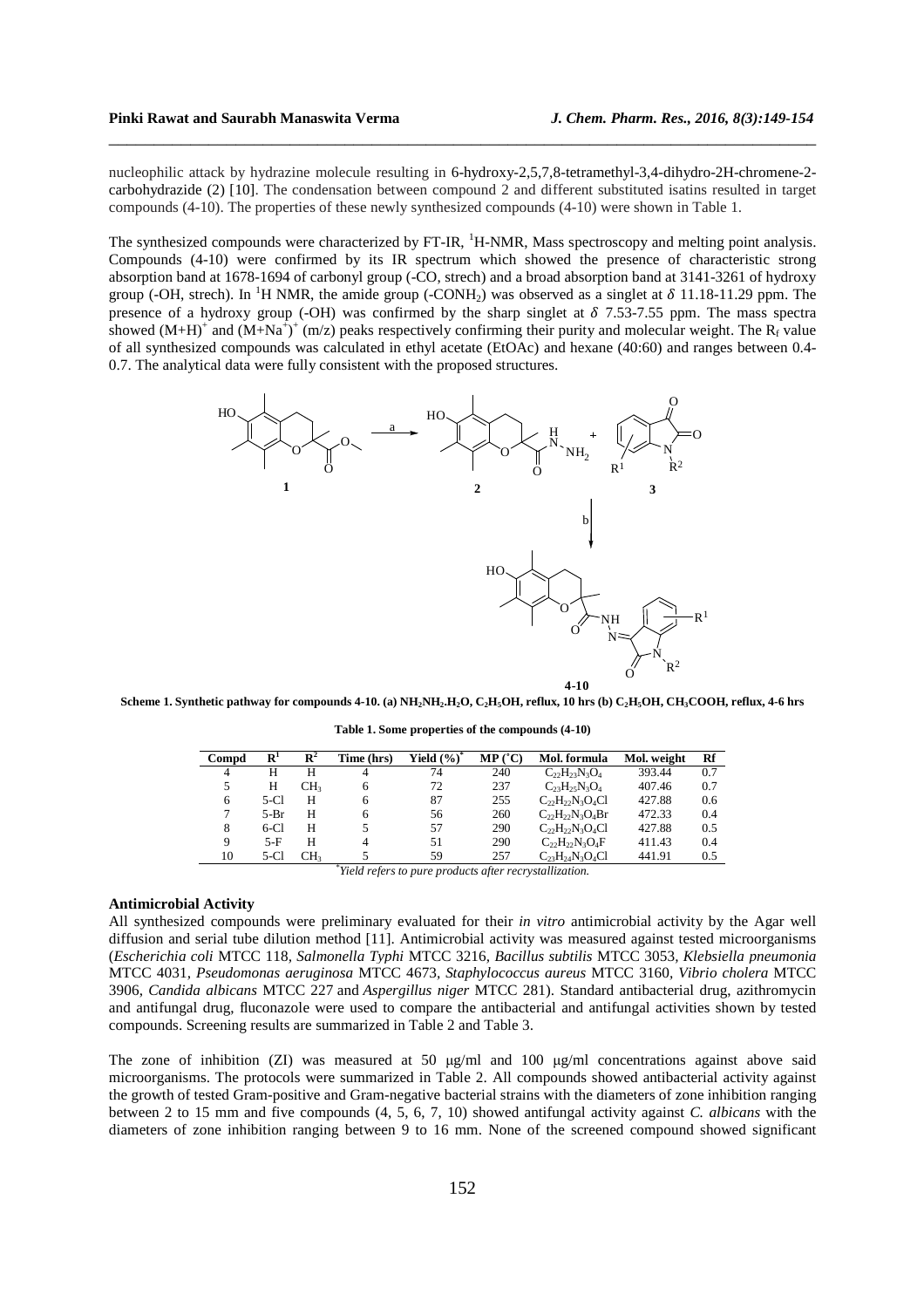activity against fungal strain, *A. niger.* It was shown that compounds had elevated antimicrobial activity against *E. coli* and *C. albicans* than against other microorganisms. The most potent antibacterial activity was exhibited by compounds 6 and 7 (15 mm) against *E. coli*, at the concentration of 100 µg/ml. The highest antifungal effect was obtained in the cases of compounds 4 and 5 (16 mm), against *C. albicans.* Compounds 6 and 7 showed more favourable antimicrobial activities against all bacterial strain except *S. aureus* and this may be attributed to the presence of electron withdrawing groups (Cl and Br) in the compounds*.* Compound 6f showed antimicrobial activity only against *S. typhii.* The compounds 6 and 8 displayed differences in activity due to the presence of chloro group at different positions. These results were compared with standard antimicrobial drugs azithromycin and fluconazole. The compounds showed less activity than the given standard antibacterial drug ciprofloxacin against all bacteria. Interestingly all the compounds showed higher antifungal activity than the standard drug fluconazole against *C. albicans.*

\_\_\_\_\_\_\_\_\_\_\_\_\_\_\_\_\_\_\_\_\_\_\_\_\_\_\_\_\_\_\_\_\_\_\_\_\_\_\_\_\_\_\_\_\_\_\_\_\_\_\_\_\_\_\_\_\_\_\_\_\_\_\_\_\_\_\_\_\_\_\_\_\_\_\_\_\_\_

The minimum inhibitory concentration (MIC) of the compounds was recorded by serial tube dilution method at concentrations of 100, 50, 25, 12.5, 6.25, 3.125 µg/ml against microorganisms which showed ZI. The lowest concentration, which showed no turbidity, was considered as MIC for each compound. The results of the MIC determinations have been presented in Table 3. The MIC values of compounds ranged 50 or 100 µg/ml against gram positive bacteria. Compounds 6 and 7 displayed moderate MIC of 50 µg/ml against *B. subtilis* whereas compounds 4 and 5 showed MIC of 100 µg/ml against *S. aureus*. However, in case of gram negative bacteria, MIC of compounds ranged between 12.5 to 100 µg/ml. The highest MIC of 12.5 µg/ml was shown by compound 7 against *E. coli*. Compounds 6 and 9 exhibited MIC of 25 µg/ml against *E. coli* and *S. typhii*. All the newly synthesized compounds showed high activity against gram negative bacteria as compared to gram positive bacteria. The MICs were also evaluated for all the synthesized compounds 4a-c and 6a-q against *C. albicans*. The highest antifungal activity was displayed by compound 5 (MIC 12.5 µg/ml) whereas compounds 4 and 6 showed moderate antifungal activity at MIC of 25 ug/ml. It was found that compounds exhibited less or similar MIC as compare to standard drug azithromycin and while all compounds possessed less antifngal activity than fluconazole.

From above discussion, it can be concluded that the presence of electron withdrawing substituents (chloro, bromo and fluoro) in the aromatic ring of isatin moiety of compounds enhance antibacterial activity.

|                               | Zone of Inhibition (mm) |     |        |     |          |     |           |     |            |     |        |                      |               |                          |          |     |       |     |
|-------------------------------|-------------------------|-----|--------|-----|----------|-----|-----------|-----|------------|-----|--------|----------------------|---------------|--------------------------|----------|-----|-------|-----|
| Comp<br>$(\mu g/ml)$          | <b>Bacterial Strain</b> |     |        |     |          |     |           |     |            |     |        | <b>Fungal Strain</b> |               |                          |          |     |       |     |
|                               | E.                      |     | S.     |     | В.       |     | K.        |     | Р.         |     | S.     |                      | V.            |                          | C.       |     | А.    |     |
|                               | coli                    |     | typhii |     | subtilis |     | pneumonia |     | aurogenosa |     | aureus |                      | cholera       |                          | albicans |     | niger |     |
|                               | 50                      | 100 | 50     | 100 | 50       | 100 | 50        | 100 | 50         | 100 | 50     | 100                  | 50            | 100                      | 50       | 100 | 50    | 100 |
| 4                             |                         |     |        |     |          |     |           | 6.5 |            |     |        |                      | 6             | -                        | 14.5     | 16  |       |     |
|                               |                         |     |        |     |          |     |           |     |            |     |        | h                    | 6             | $\overline{\phantom{a}}$ | 14       | 16  |       |     |
| 6                             | 14                      | 15  | 10     |     | 7        | 8   | 2.5       | 2.5 | 6          |     |        |                      | $\mathcal{L}$ | 5                        | 9        | 9   |       |     |
|                               | 12                      | 15  | 8      |     | ┑        |     | 2         |     | 6          | 5   |        |                      |               | 4                        | 9        | 9.5 |       |     |
| 8                             |                         | 9   |        |     |          |     |           |     |            |     |        |                      |               | $\overline{\phantom{0}}$ |          |     |       |     |
| 9                             | 8                       | 11  | 10     |     |          |     |           |     |            |     |        |                      |               |                          |          |     |       |     |
| 10                            | 8                       | 9   |        |     |          |     |           |     |            |     |        |                      |               | $\overline{\phantom{0}}$ | 9.5      | 10  |       |     |
| Azithromycin                  | 25                      | 27  | 25     | 28  | 15       | 15  | 12        | 12  | 35         | 35  | 15     | 15                   | 35            | 35                       |          |     |       |     |
| Fluconazole                   |                         |     |        |     |          |     |           |     |            |     |        |                      |               |                          | 2        | 2   |       |     |
| *Dash indicates no inhibition |                         |     |        |     |          |     |           |     |            |     |        |                      |               |                          |          |     |       |     |

**Table 2: Results of antibacterial and antifungal screening of compounds** 

**Table 3. MICs\* for the most potent compounds against certain microorganisms** 

|                          | MIC (µg/ml) |        |          |           |            |        |         |                          |  |  |  |  |
|--------------------------|-------------|--------|----------|-----------|------------|--------|---------|--------------------------|--|--|--|--|
| Compound<br>$(\mu g/ml)$ | E.          | S.     | B.       | K.        | Р.         | S.     | V.      |                          |  |  |  |  |
|                          | coli        | typhii | subtilis | pneumonia | aurogenosa | aureus | cholera | albicans                 |  |  |  |  |
|                          |             |        |          | 100       |            | 100    | 50      | 25                       |  |  |  |  |
|                          |             |        |          |           |            | 100    | 50      | 12.5                     |  |  |  |  |
| 6                        | 25          | 25     | 50       | 50        | 50         | -      | 50      | 25                       |  |  |  |  |
|                          | 12.5        | 50     | 50       | 50        | 50         |        | 50      | 50                       |  |  |  |  |
| 8                        | 100         |        |          |           |            |        |         | $\overline{\phantom{a}}$ |  |  |  |  |
| 9                        | 50          | 25     |          |           |            |        |         |                          |  |  |  |  |
| 10                       | 50          |        |          |           |            |        |         | 50                       |  |  |  |  |
| Azithromycin             | 6.25        | 6.25   | 12.5     | 12.5      | 6.25       | 12.5   | 6.25    |                          |  |  |  |  |
| Fluconazole              |             |        |          |           |            |        |         | 12.5                     |  |  |  |  |

*\* The minimum concentration of a compound that inhibits the growth of tested microorganisms.*